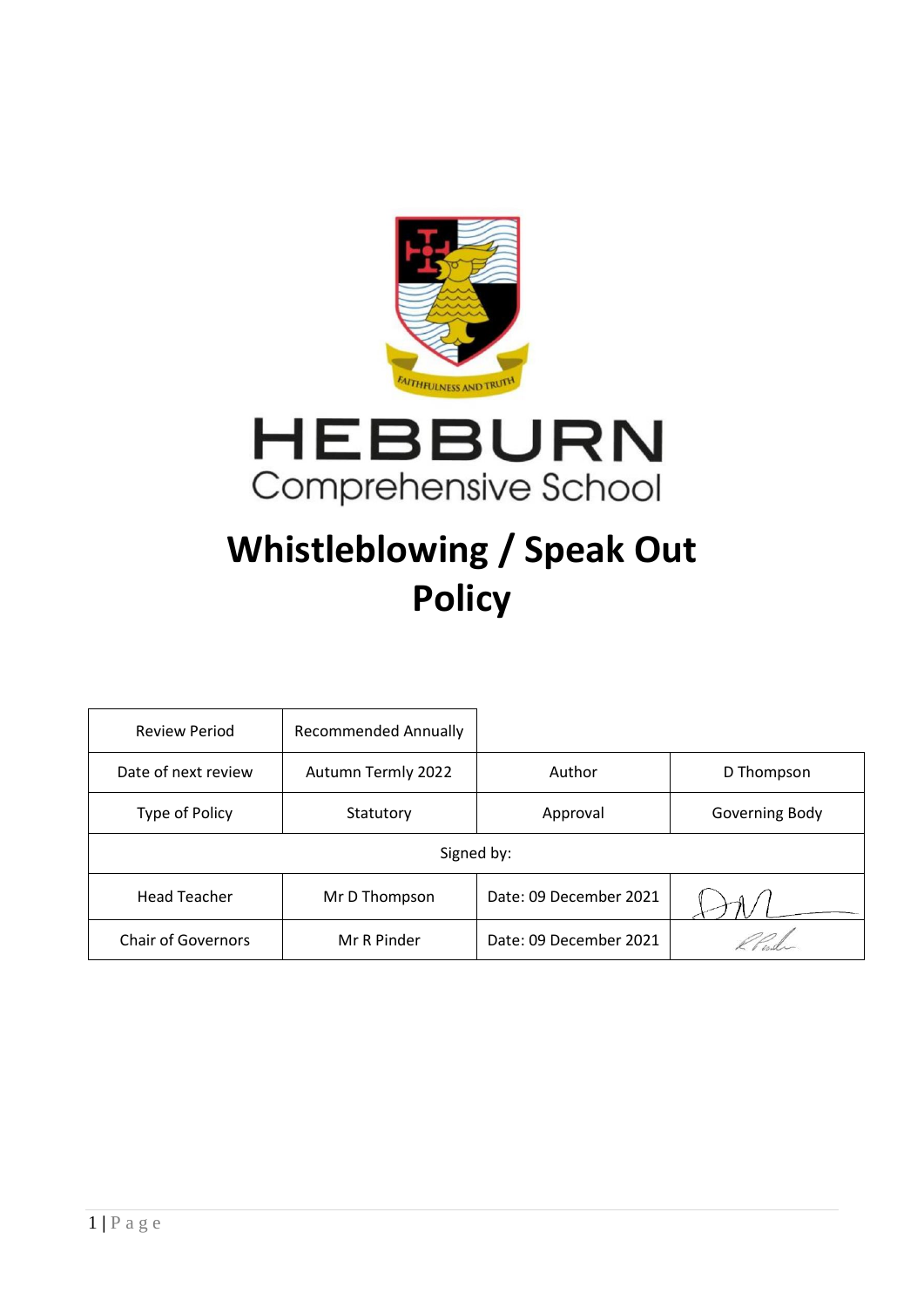Being a Local Authority maintained school, we work in adherence to the guidance contained within the Council's policies and procedures. For reasons of transparency, given that concerns may be raised about anyone working within the school community, we have adopted the Council's Speak Out/Whistleblowing Policy.

# **What is our aim?**

We will protect employees from any detriment, in accordance with the Public Interest Disclosure Act 1998, from reprisals or victimisation for "whistleblowing" where a disclosure is made in good faith and relates to a concern set out in the policy.

We will also protect Health and Safety Representatives and employees under certain provisions contained in the Employment Rights Act 1996 who take action over or raise concerns about health and safety at work.

# **Why do we need a policy?**

Hebburn Comprehensive School is committed to the highest possible standards of openness, probity and accountability. In line with that commitment, we encourage employees with certain concerns about any aspect of the school's work to come forward and voice those concerns, as set out below. It is recognised that certain cases will have to proceed on a confidential basis. This policy document makes it clear that employees can do so without fear of reprisals. The policy is intended to encourage and enable employees to raise certain concerns, rather than overlooking a problem or simply reporting it outside. It should be read in conjunction with the expectations in relation to staff conduct, outlined in the Staff Handbook, as well as Standards of Conduct already issued to employees, and the Council's Anti-Fraud Corruption and Illegality Strategy Statement.

The policy will help us to comply with the Public Interest Disclosure Act 1998 (the 1998 Act) and the Employment Rights Act 1996 (the 1996 Act) and set out the procedure for employees to follow to comply with the Act.

## **Who is responsible?**

The Chair of Governors has overall responsibility for the maintenance and operation of this policy and maintains a record of concerns raised and the outcomes (but in a form which does not endanger employees' confidentiality) and will report, if considered appropriate, to the Standards Committee at the Local Authority.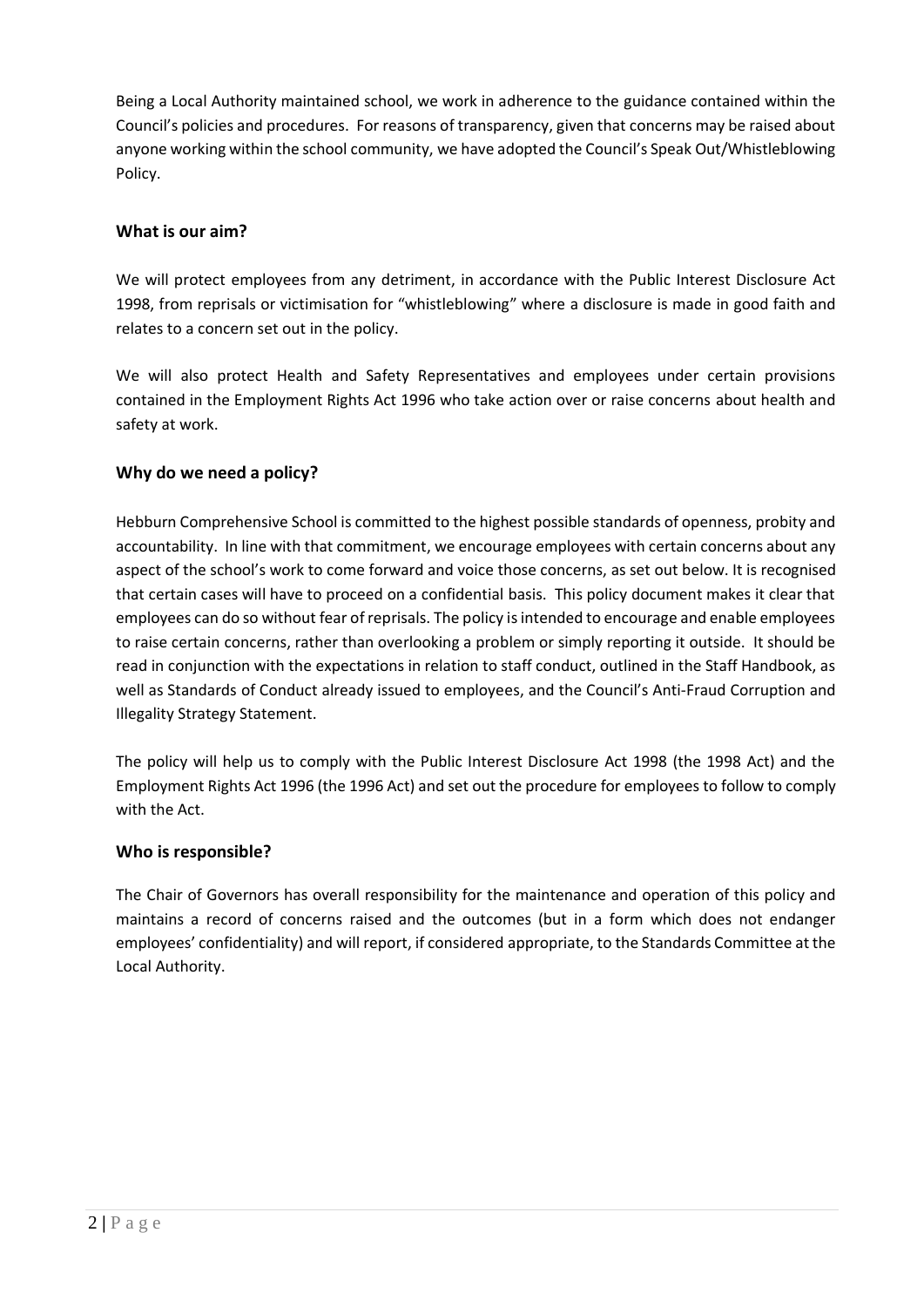# **The Whistleblowing/Speak Out Policy**

## **1. What are the aims of the 1996 and 1998 Acts?**

- To protect employees who make certain disclosures ('whistle-blow') to the school.
- To protect Health and Safety Representatives who take action in performing their health and safety functions under the 1996 Act.
- To protect an employee who has reported a danger to health or safety, where it was not reasonably practicable to raise the matter with the Health and Safety Representative, and subsequently takes certain actions under the 1996 Act.

## **2. When can an employee 'whistle-blow' under the 1998 Act?**

Whistleblowing disclosures are protected when they relate to any action of the school or Council employee that:

- Is a criminal offence;
- Relates to a failure to comply with a legal obligation;
- Is about a miscarriage of justice;
- Is about endangering the health and safety of another;
- Is about damage to the environment; or
- Indicates that there is or is likely to be concealment of any of the matters set out above.

This does not stop staff from raising other issues of concern with the relevant Line Manager or Head Teacher, but **should not** be voiced in any other forum.

## **3. When can an employee take action under the 1996 Act?**

- A Health and Safety Representative can act in performing his/her health and safety functions without suffering detrimental treatment or being unfairly dismissed.
- Employees are protected from suffering detrimental treatment or being unfairly dismissed where:
	- the Health and Safety Representative cannot reasonably be informed of a danger or potential danger to health or safety of the employees;
	- they reasonably believe there is serious and imminent danger which they cannot reasonably be expected to prevent, necessitating leaving work or refusing to return because of the danger, or taking appropriate steps to protect themselves or others from the danger and where they have informed the school of the danger.

## **4. What are the aims and scope of this Policy?**

• To encourage and provide avenues for staff to raise concerns and receive feedback on any action taken.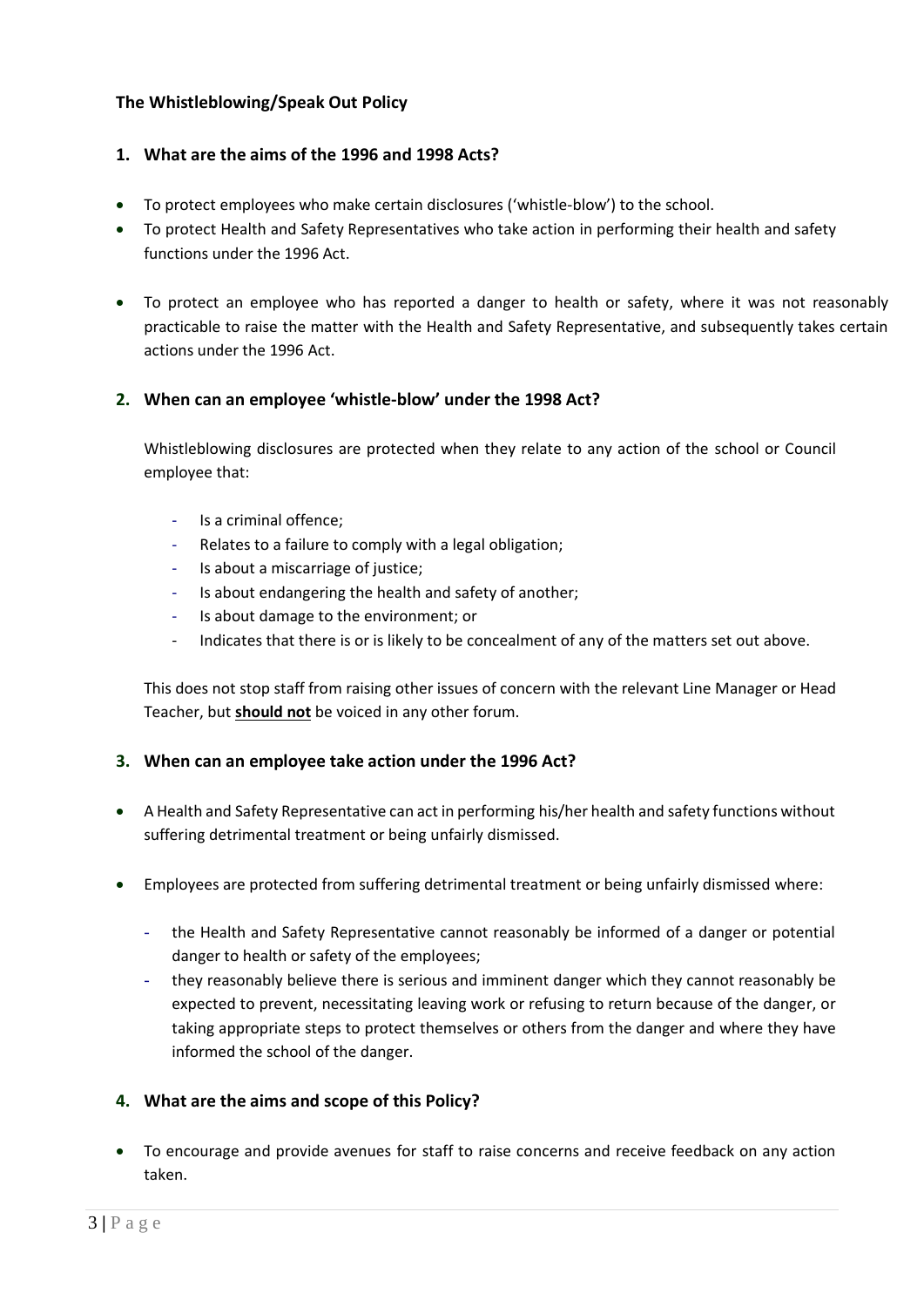- To allow staff to take the matters further if dissatisfied with the response.
- To reassure staff that they will be protected from reprisals or victimisation for whistleblowing in accordance with the 1998 Act, where the disclosure is made in good faith and relates to a concern listed in paragraph 2 above.
- To reassure staff that they will be protected for acting in accordance with the 1996 Act as set out in paragraph 3 above.
- **5. How to raise your concern**
- Concerns are better raised in writing. Staff are requested to set out the background and history of the concern, giving names, dates and places where possible, and the reason why they are particularly concerned about the situation.
- The earlier members of staff express the concern, the easier it is to take action. Staff may also wish to involve their Trade Union representative at this stage**.**
- Although not expected to prove the truth of an allegation, staff will need to demonstrate to the person contacted that there are sufficient grounds for concern.
- A Trade Union representative or a colleague may accompany staff when meeting the appropriate officer. A colleague will be permitted a reasonable amount of time off for this purpose.

## **6. With whom should you raise your concern?**

- As a first step, staff should raise concerns in good faith with their immediate line manager or, if the complaint is about the manager, his/her superior.
- However, this depends on the seriousness and sensitivity of the issues involved and who is thought to be involved in the failure or malpractice. For example, if they believe that senior management is involved, staff should approach the Chair of Governors, in the first instance, who may need to involve the Head of Education at the Local Authority.
- Where staff believe **in good faith** that the failure or malpractice arises wholly or mainly from the conduct of some other person or any other matter for which some other person has **legal responsibility**, the disclosure can be referred to the Chair of Governors.
- Where staff disclose an **exceptionally serious failure** to anyone else, it may not be reasonable, depending on the identity of the person to whom it is made. You must make it for all the following:
	- In good faith;
	- In the reasonable belief that the information disclosed and any allegation contained it are substantially true;
	- Not for personal gain;
	- The relevant failure is of an exceptionally serious nature; and
	- In all the circumstances of the case it is reasonable to make the disclosure.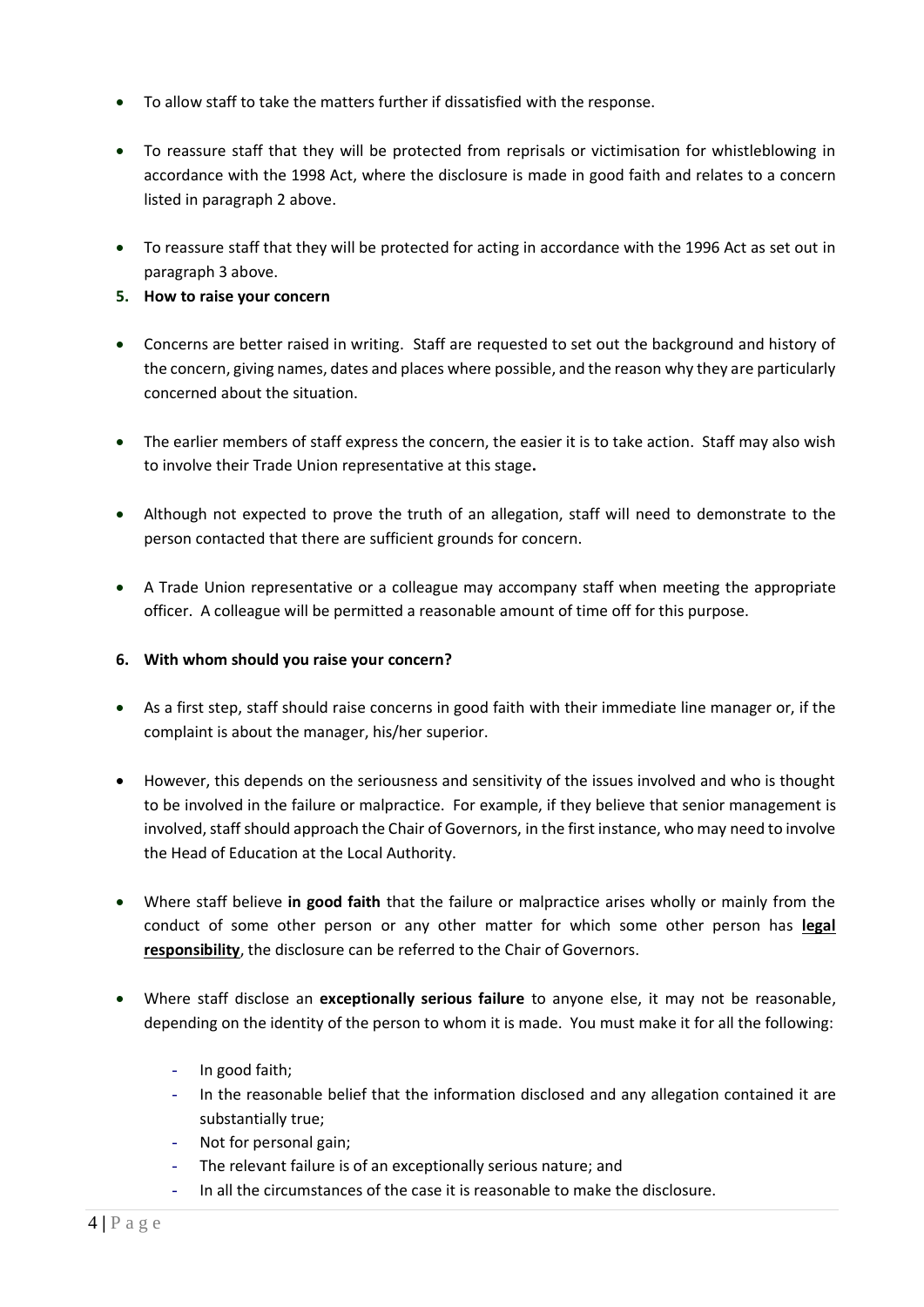• If staff fail to comply with the above requirements regarding disclosure, the law will not protect their actions, and the school may consider disciplinary action against them including gross misconduct.

## **7. Safeguards**

#### **Harassment or Victimisation**

- The school recognises that the decision to report a concern can be a difficult one to make, not least because of the fear of reprisal from those responsible for the failure or malpractice. The school will not tolerate harassment or victimisation and will take action to protect staff when they raise a concern in good faith.
- However, this does not mean that, if staff are already the subject of Disciplinary, Grievance or Redundancy procedures, those procedures will be halted as a result of the disclosure.

#### **Confidentiality**

• The school will do its best to protect the identity of staff raising a concern, who wish to remain anonymous; however, the investigation process may reveal the source of the information and a statement by the member of staff may well be required as part of the evidence.

#### **Anonymous Allegations**

- This policy strongly encourages you to put your name to your allegation. Concerns expressed anonymously are much less powerful and unlikely to be effective, but they may be considered.
- The factors to be taken into account would include**:**
	- The seriousness of the issues raised;
	- The credibility of the concern; and
	- The likelihood of confirming the allegation from named sources.

#### **Untrue or Malicious Allegations**

• If staff make an allegation in good faith, but it is not confirmed by the investigation, no action will be taken against the member of staff who has made the allegation. **However, if staff make malicious or vexatious allegations, disciplinary action, including gross misconduct may be taken against them.** 

## **8. How will the school respond?**

- The action taken will depend on the nature of the concern. The matters raised may:
	- Be investigated internally;
	- Be referred to the Police;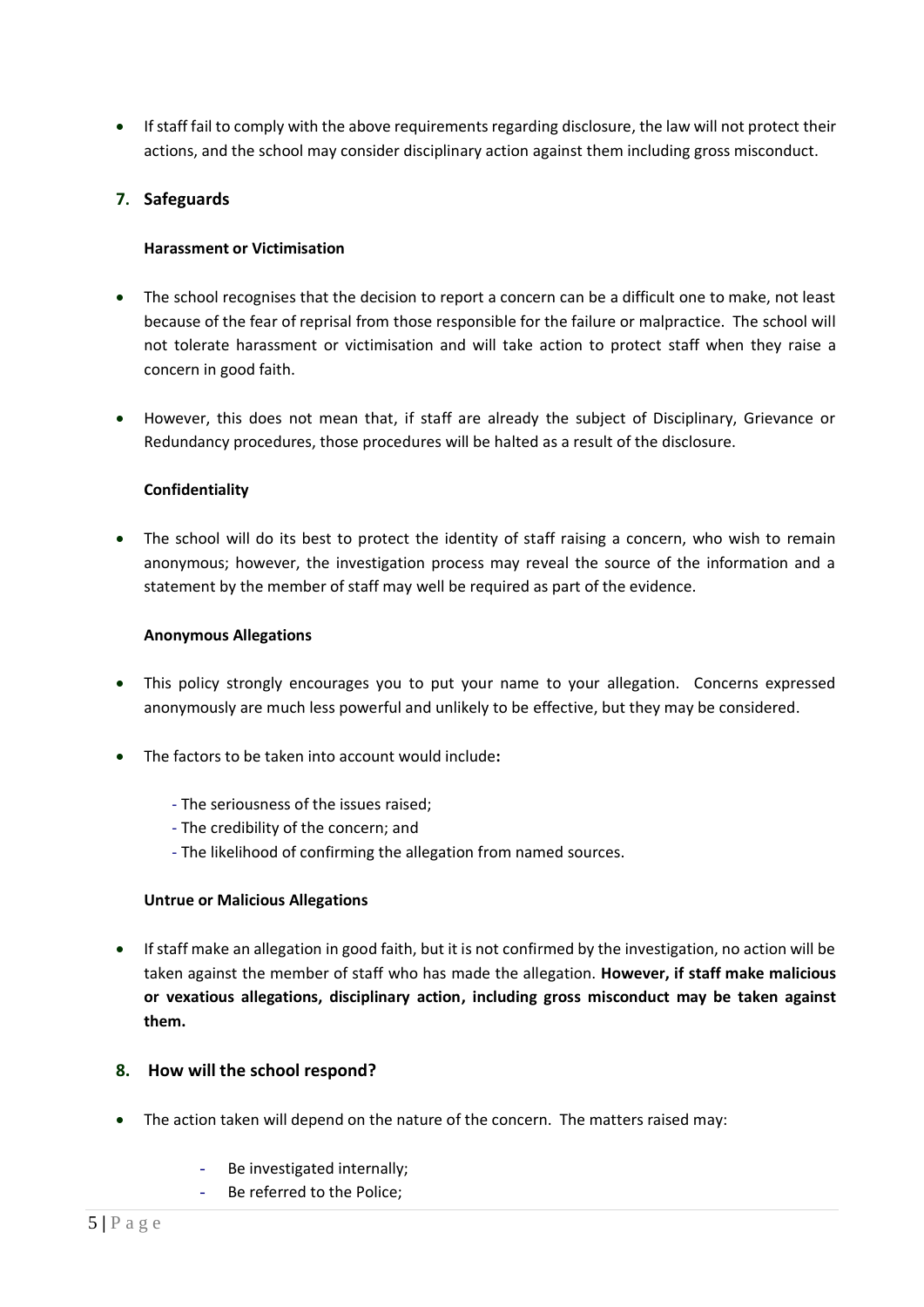- Be referred to the Local Authority;
- Be considered under the Disciplinary Procedure if the matters relate to one or more employees.
- In order to protect individuals and the school, initial enquiries will be made to decide whether an investigation is appropriate and, if so, what form it should take. Concerns or allegations that fall within the scope of other specific procedures (for example, child protection) will normally be referred for consideration under those procedures.
- Some concerns may be resolved by agreed action without the need for investigation.
- Within ten working days of a concern being received, the Chair of Governors will write to the member of staff making the allegation.
	- Acknowledging that the concern has been received;
	- Indicating how it is proposed to deal with the matter;
	- Giving an estimate of how long it will take to provide a response;
	- Indicating whether an initial enquiry has been made;
	- Saying whether further investigations will take place, and if not, why not.
- The amount of contact between the person considering the issues and the member of staff making the allegation will depend on the nature of the matters raised, the potential difficulties involved and the clarity of the information provided. If necessary, further information may be sought from the person making the allegation.
- When any meeting is arranged, the investigating officer has the right to be accompanied by a Trade Union representative or a colleague.
- The school will take steps to minimise any difficulties that you may experience as a result of raising a concern. For instance, if the whistle-blower is required to give evidence in criminal or disciplinary proceedings, school will ensure that the Council will advise them about the procedure.
- The Council accepts that staff making an allegation need to be assured that the matter has been properly addressed. Thus, subject to legal constrains, they will receive general information about the outcomes of any investigations.

# **9. Who are the "Prescribed Persons"?**

- This policy is intended to provide you with an avenue to raise concerns within the school and the school and Council. If staff are not satisfied with the internal procedures and the **allegations made are substantially true** and staff feel it is right **in good faith** to take the matter outside the Council, the following are permissible contact points for their areas of regulatory activity:
	- Audit Commission: the proper conduct of public business, value for money, fraud and corruption.